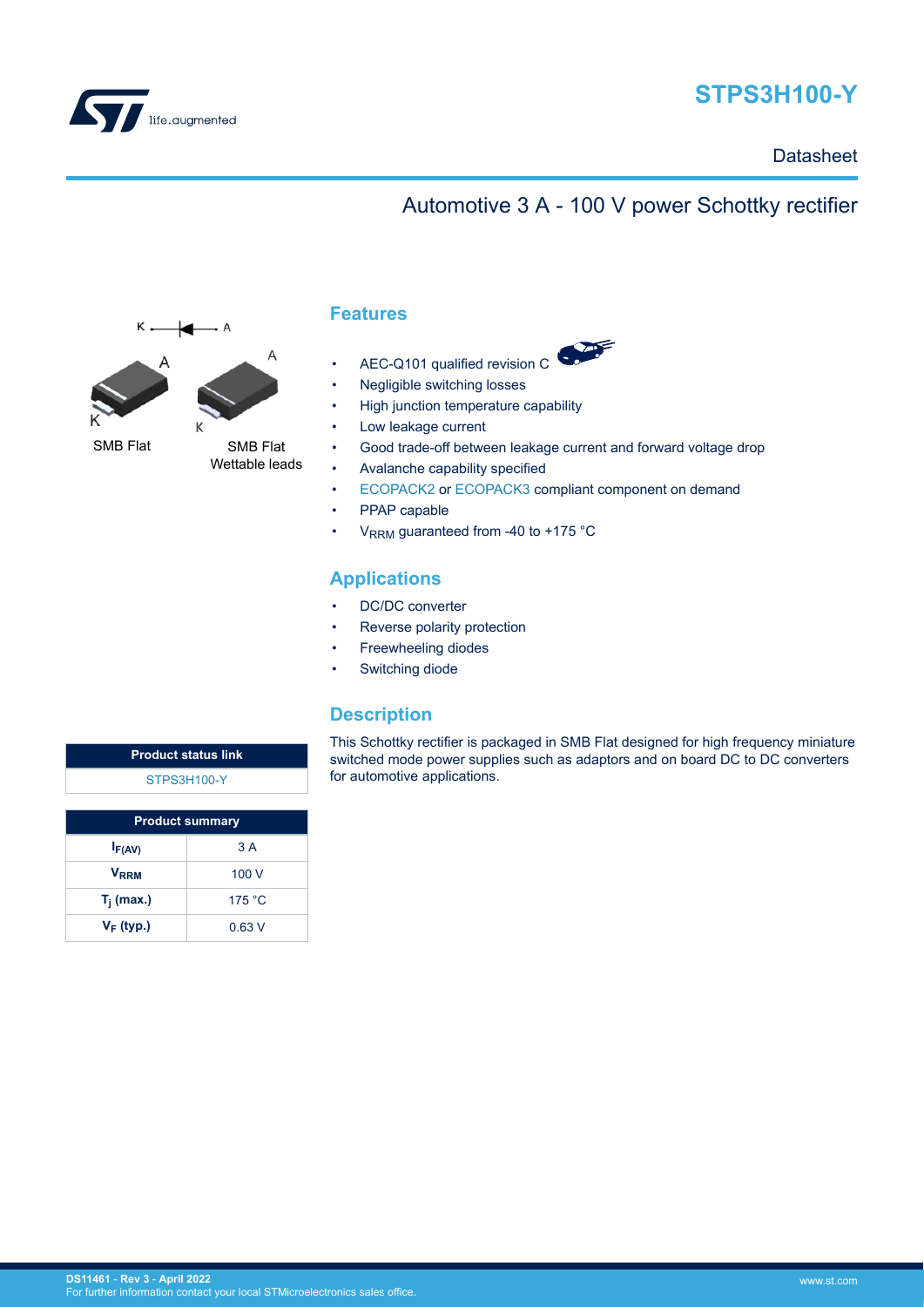## **1 Characteristics**

*Lyt* 

### **Table 1. Absolute ratings (limiting values at 25 °C, unless otherwise specified)**

| Symbol                 | <b>Parameter</b>                                        | Value           | <b>Unit</b> |    |
|------------------------|---------------------------------------------------------|-----------------|-------------|----|
| <b>V<sub>RRM</sub></b> | Repetitive peak reverse voltage, Tj = -40 °C to +175 °C | 100             | v           |    |
| $I_{F(AV)}$            | Average forward current, $\delta$ = 0.5 square wave     | 3               | A           |    |
| <b>IFSM</b>            | Surge non repetitive forward current                    | 25              | Α           |    |
| P <sub>ARM</sub>       | Repetitive peak avalanche power                         | 170             | W           |    |
| $T_{\sf stg}$          | Storage temperature range                               | $-65$ to $+175$ | $^{\circ}C$ |    |
| T <sub>i</sub>         | Maximum operating junction temperature range $(1)$      |                 |             | °C |

*1. (dPtot/dT<sup>j</sup> ) < (1/Rth(j-a)) condition to avoid thermal runaway for a diode on its own heatsink.*

#### **Table 2. Thermal resistance parameter**

| Symbol        | Parameter        | Typ. value | <b>Unit</b> |
|---------------|------------------|------------|-------------|
| $R_{th(j-l)}$ | Junction to lead | 15         | °C/W        |

For more information, please refer to the following application note:

• AN5088: Rectifiers thermal management, handling and mounting recommendations

#### **Table 3. Static electrical characteristics**

| <b>Symbol</b>        | <b>Parameter</b>        | <b>Test conditions</b> | Min.                       | Typ.                     | Max. | <b>Unit</b> |        |
|----------------------|-------------------------|------------------------|----------------------------|--------------------------|------|-------------|--------|
|                      |                         | $T_i = 25 °C$          | $V_R = V_{RRM}$            | $\overline{\phantom{a}}$ |      | 1.00        | μA     |
| $I_R$ <sup>(1)</sup> | Reverse leakage current | $T_i = 125 °C$         |                            | ÷                        | 0.40 | 1.00        | mA     |
|                      |                         | $T_i = 150 °C$         |                            | $\overline{\phantom{a}}$ |      | 3.3         |        |
| $V_F^{(2)}$          | Forward voltage drop    | $T_i = 25 °C$          | $I_F = 3 A$<br>$I_F = 6 A$ | ٠                        |      | 0.84        | $\vee$ |
|                      |                         | $T_i = 125 °C$         |                            | $\overline{\phantom{a}}$ | 0.63 | 0.68        |        |
|                      |                         | $T_i = 25 °C$          |                            | ٠                        |      | 0.94        |        |
|                      |                         | $T_i = 125 °C$         |                            | $\overline{\phantom{a}}$ | 0.71 | 0.80        |        |

*1. Pulse test: tp = 5 ms, δ < 2%*

*2. Pulse test: tp = 380 µs, δ < 2%*

To evaluate the conduction losses, use the following equation:

 $P = 0.56 \times I_{F(AV)} + 0.04 \times I_{F}^{2}(RMS)$ 

For more information, please refer to the following application notes related to the power losses :

- AN604: Calculation of conduction losses in a power rectifier
- AN4021: Calculation of reverse losses on a power diode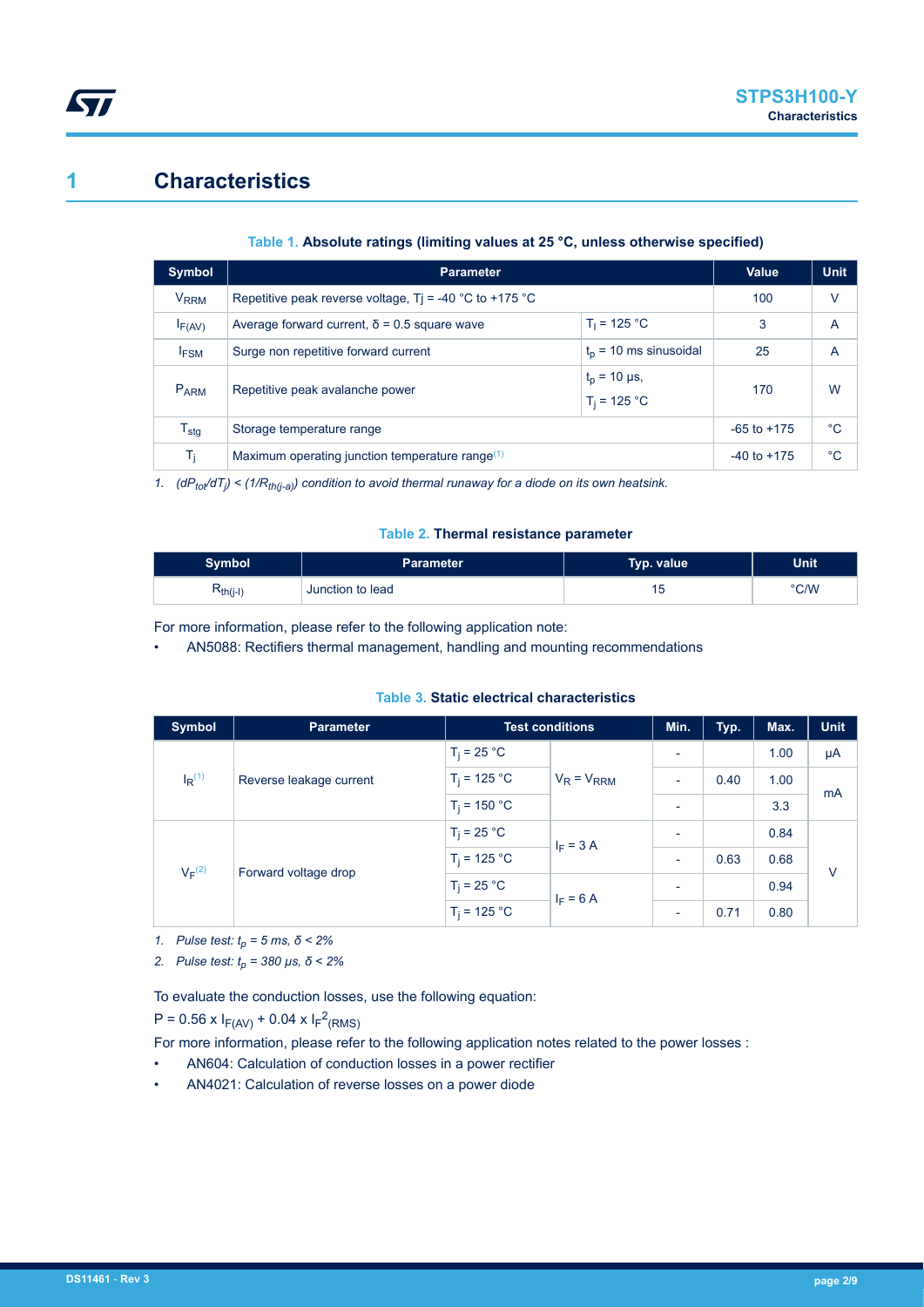## <span id="page-2-0"></span>**1.1 Characteristics (curves)**



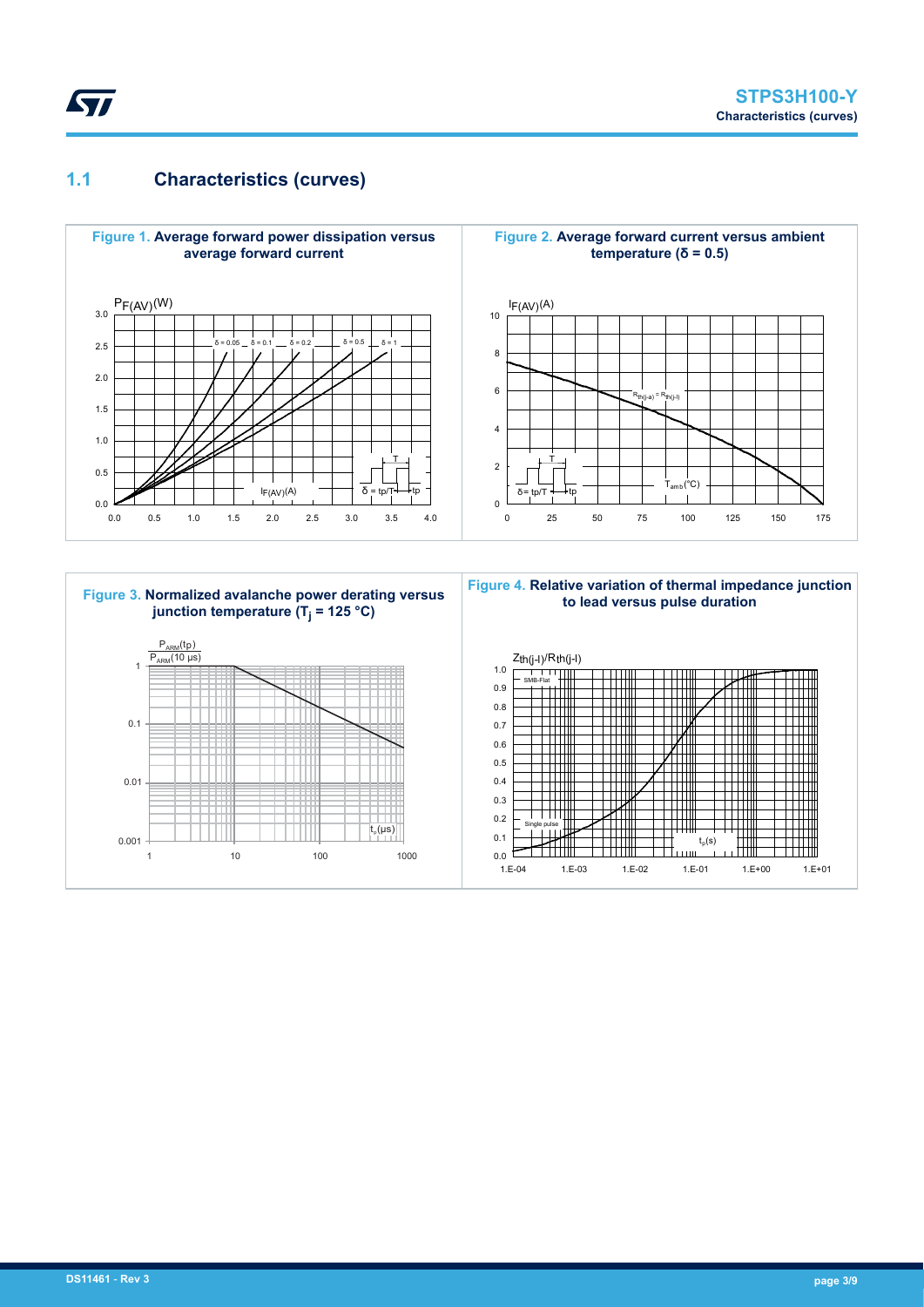





**Figure 8. Forward voltage drop versus forward current (maximum values)**



#### **Figure 9. Thermal resistance junction to ambient versus copper surface under each lead**



<span id="page-3-0"></span>**Kyr**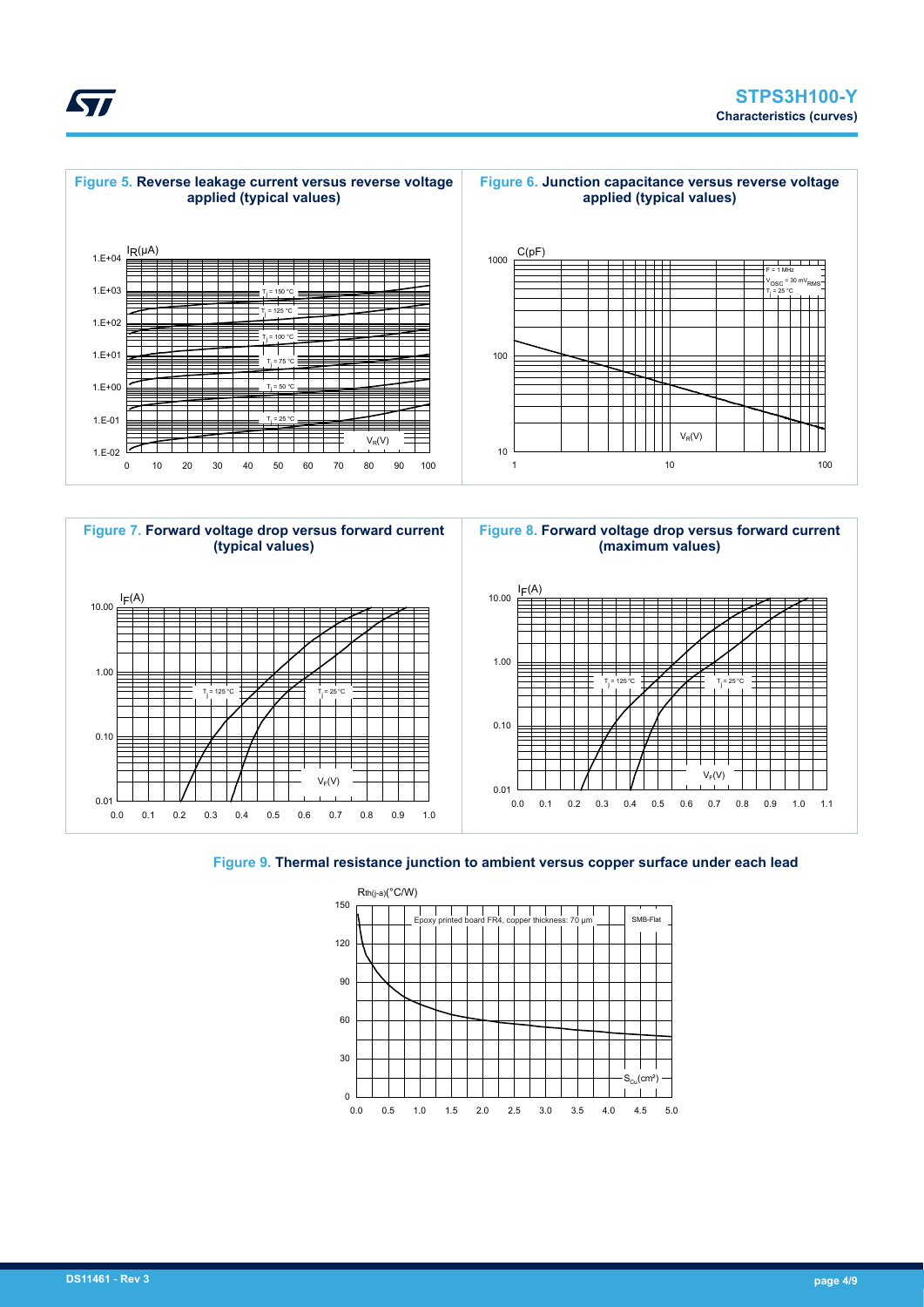$\overline{C}$ 

# **2 Package information**

In order to meet environmental requirements, ST offers these devices in different grades of [ECOPACK](https://www.st.com/ecopack) packages, depending on their level of environmental compliance. ECOPACK specifications, grade definitions and product status are available at: [www.st.com.](http://www.st.com) ECOPACK is an ST trademark.

### **2.1 SMB Flat package information**

- Epoxy meets UL94, V0
- Lead-free package





#### **Table 4. SMB Flat mechanical data**

|             | <b>Dimensions</b> |                    |      |       |               |       |
|-------------|-------------------|--------------------|------|-------|---------------|-------|
| Ref.        |                   | <b>Millimeters</b> |      |       | <b>Inches</b> |       |
|             | Min.              | Typ.               | Max. | Min.  | Typ.          | Max.  |
| A           | 0.90              |                    | 1.10 | 0.035 |               | 0.043 |
| $\mathbf b$ | 1.95              |                    | 2.20 | 0.077 |               | 0.087 |
| $\mathbf c$ | 0.15              |                    | 0.40 | 0.006 |               | 0.016 |
| D           | 3.30              |                    | 3.95 | 0.130 |               | 0.156 |
| E           | 5.10              |                    | 5.60 | 0.200 |               | 0.220 |
| E1          | 4.05              |                    | 4.60 | 0.159 |               | 0.181 |
| ┕           | 0.75              |                    | 1.50 | 0.030 |               | 0.060 |
| L2          |                   | 0.60               |      |       | 0.024         |       |

<span id="page-4-0"></span>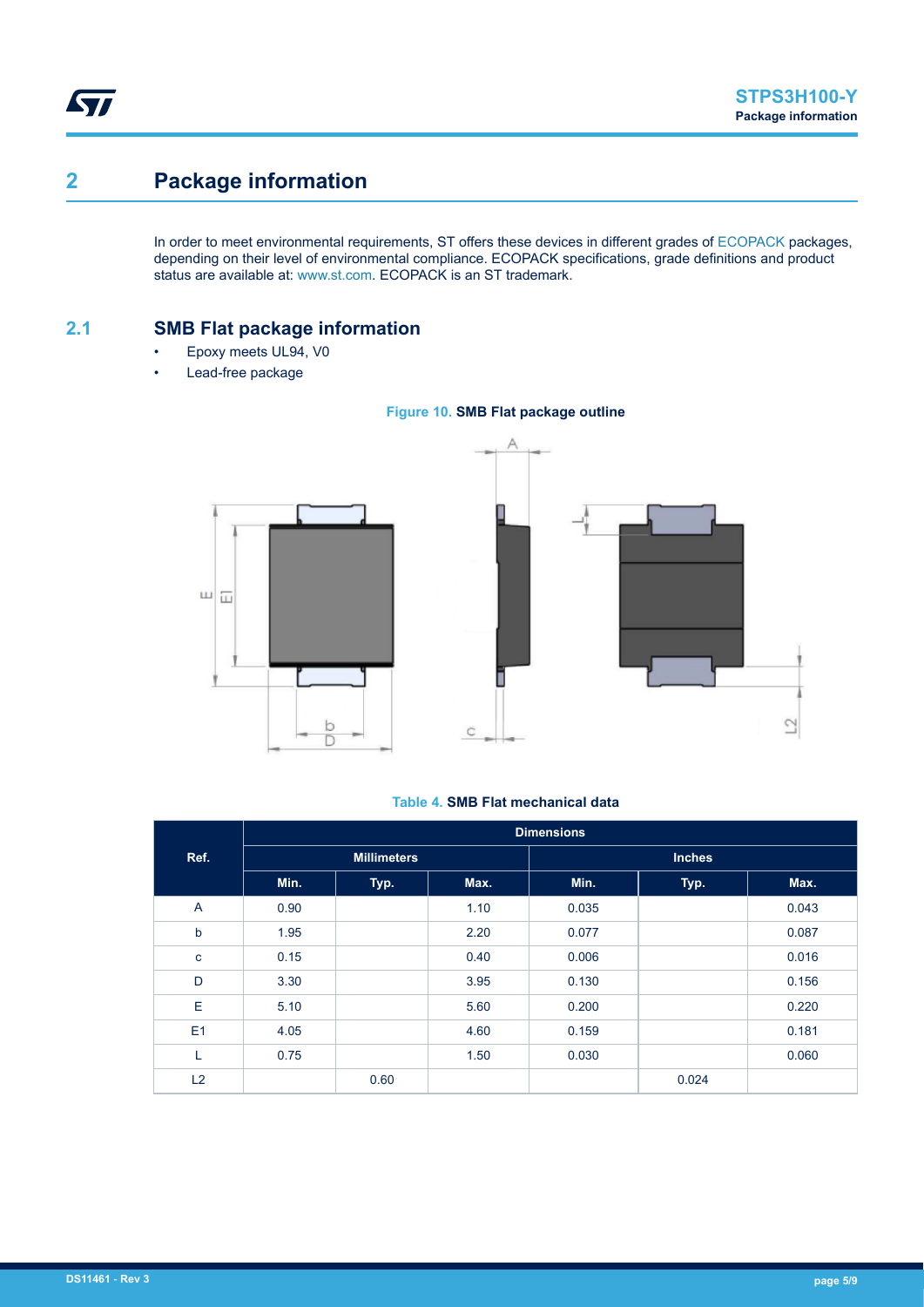

### **Figure 11. Footprint recommendations, dimensions in mm (inches)**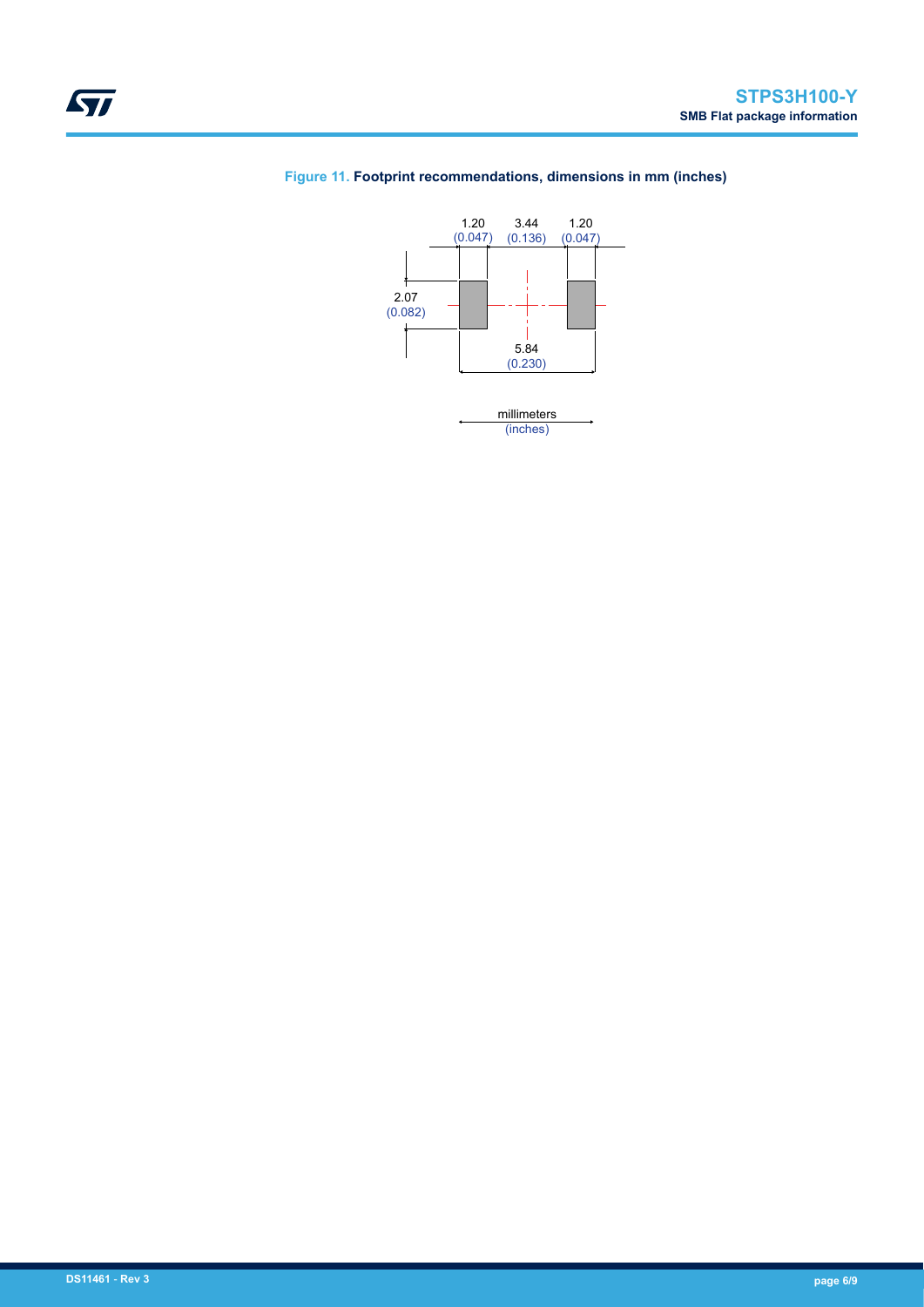<span id="page-6-0"></span>

# **3 Ordering information**

|  | <b>Table 5. Ordering information</b> |
|--|--------------------------------------|

| Order code   | <b>Marking</b> | Package,        | Weiaht | <b>Base gty.</b> | Delivery mode |
|--------------|----------------|-----------------|--------|------------------|---------------|
| STPS3H100UFY | 3H10Y          | <b>SMB Flat</b> | 50 mg  | 5000             | Tape and reel |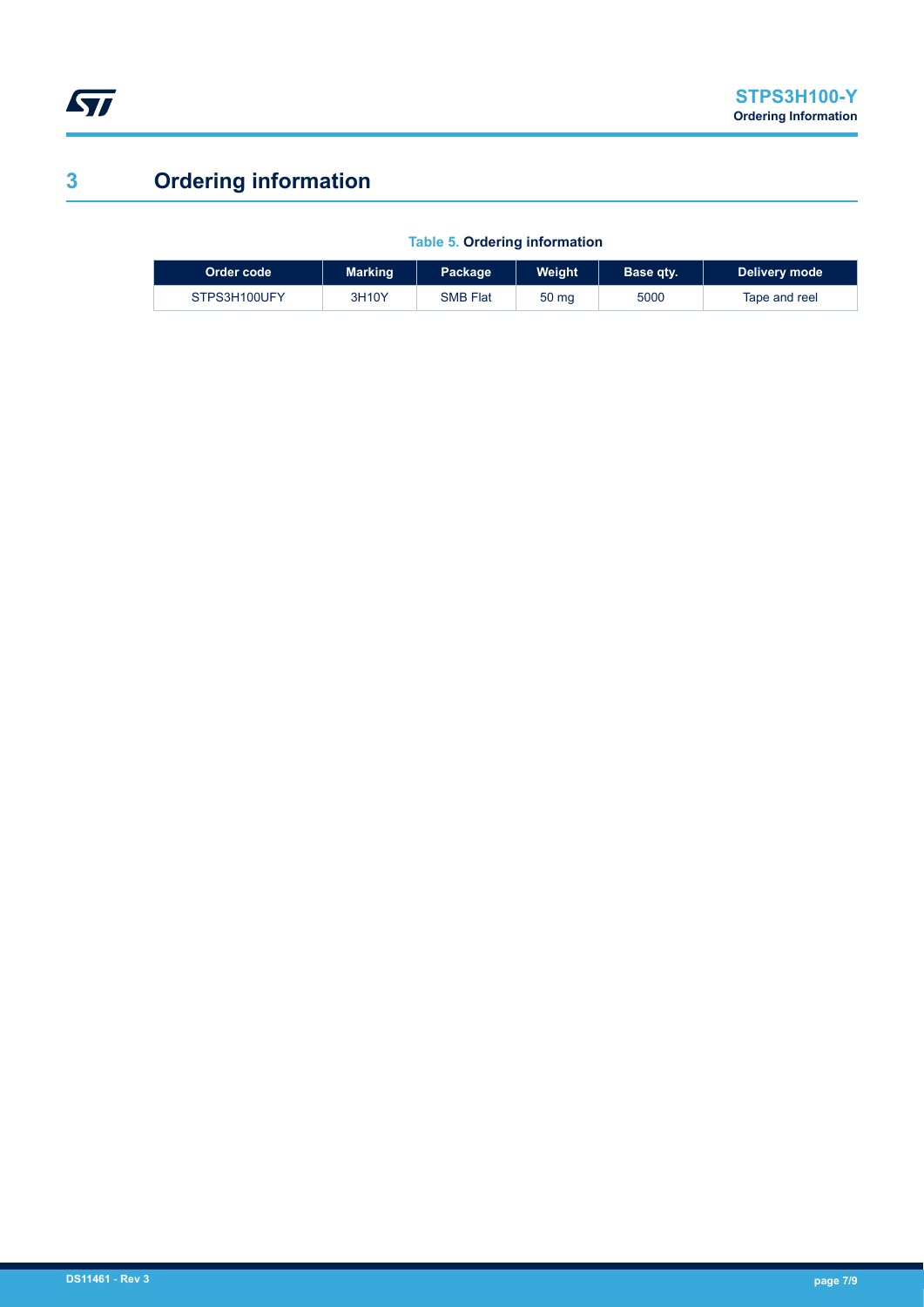# **Revision history**

| <b>Date</b> | <b>Version</b> | <b>Changes</b>                                                          |
|-------------|----------------|-------------------------------------------------------------------------|
| 07-Nov-2016 |                | Initial release.                                                        |
| 14-Jan-2020 |                | Updated Figure 3. Minor text changes to improve readability.            |
| 11-Apr-2022 |                | Updated Figure 9, Section 2.1 SMB Flat package information and Table 5. |

### **Table 6. Document revision history**